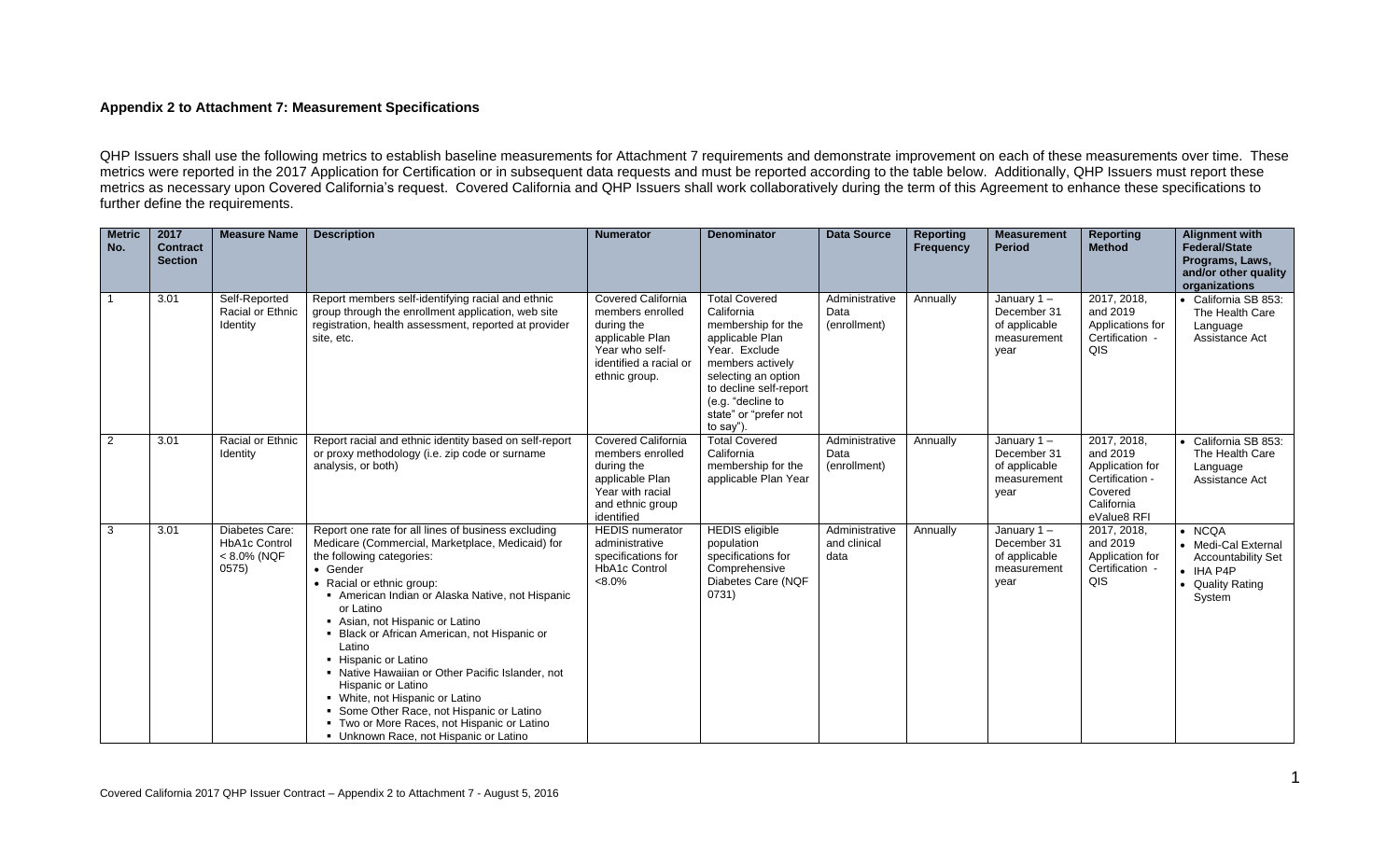| <b>Metric</b><br>No. | 2017<br><b>Contract</b><br><b>Section</b> | <b>Measure Name</b>                                            | <b>Description</b>                                                                                                                                                                                                                                                                                                                                                                                                                                                                                                                                                                                                                                                                                           | <b>Numerator</b>                                                                           | <b>Denominator</b>                                                                                      | <b>Data Source</b>     | <b>Reporting</b><br><b>Frequency</b> | <b>Measurement</b><br><b>Period</b>                                                                   | <b>Reporting</b><br><b>Method</b>                                    | <b>Alignment with</b><br><b>Federal/State</b><br>Programs, Laws,<br>and/or other quality<br>organizations             |
|----------------------|-------------------------------------------|----------------------------------------------------------------|--------------------------------------------------------------------------------------------------------------------------------------------------------------------------------------------------------------------------------------------------------------------------------------------------------------------------------------------------------------------------------------------------------------------------------------------------------------------------------------------------------------------------------------------------------------------------------------------------------------------------------------------------------------------------------------------------------------|--------------------------------------------------------------------------------------------|---------------------------------------------------------------------------------------------------------|------------------------|--------------------------------------|-------------------------------------------------------------------------------------------------------|----------------------------------------------------------------------|-----------------------------------------------------------------------------------------------------------------------|
| 4                    | 3.01                                      | $CBP -$<br>Controlling<br>High Blood<br>Pressure (NQF<br>0018) | • Declined, not Hispanic or Latino<br>Report one rate for all lines of business excluding<br>Medicare (Commercial, Marketplace, Medicaid) for<br>the following categories:<br>• Gender<br>• Racial or ethnic group:<br>American Indian or Alaska Native, not Hispanic<br>or Latino<br>Asian, not Hispanic or Latino<br>• Black or African American, not Hispanic or<br>Latino<br>• Hispanic or Latino<br>• Native Hawaiian or Other Pacific Islander, not<br>Hispanic or Latino<br>• White, not Hispanic or Latino<br>Some Other Race, not Hispanic or Latino<br>" Two or More Races, not Hispanic or Latino<br>• Unknown Race, not Hispanic or Latino                                                       | <b>HEDIS</b> numerator<br>specifications for<br>Controlling High<br><b>Blood Pressure</b>  | <b>HEDIS</b> eligible<br>population<br>specifications for<br>Controlling High<br><b>Blood Pressure</b>  | Clinical data          | Annually                             | January $1 -$<br>December 31<br>of applicable<br>measurement<br>year                                  | 2017, 2018,<br>and 2019<br>Application for<br>Certification -<br>QIS | $\bullet$ NCQA<br>• Medi-Cal External<br><b>Accountability Set</b><br>$\bullet$ IHA P4P<br>• Quality Rating<br>System |
| 5                    | 3.01                                      | AMR - Asthma<br>Medication<br>Ratio Ages 5-<br>85 (NQF 1800)   | • Declined, not Hispanic or Latino<br>Report one rate for all lines of business excluding<br>Medicare (Commercial, Marketplace, Medicaid) for<br>the following categories:<br>• Gender<br>• Racial or ethnic group:<br>American Indian or Alaska Native, not Hispanic<br>or Latino<br>Asian, not Hispanic or Latino<br>Black or African American, not Hispanic or<br>Latino<br>• Hispanic or Latino<br>• Native Hawaiian or Other Pacific Islander, not<br>Hispanic or Latino<br>• White, not Hispanic or Latino<br>Some Other Race, not Hispanic or Latino<br>$\blacksquare$<br>• Two or More Races, not Hispanic or Latino<br>• Unknown Race, not Hispanic or Latino<br>• Declined, not Hispanic or Latino | <b>HEDIS</b> numerator<br>specifications for<br>Asthma Medication<br>Ratio                 | <b>HEDIS</b> eligible<br>population<br>specifications for<br>Asthma Medication<br>Ratio                 | Administrative<br>data | Annually                             | January $1 -$<br>December 31<br>of applicable<br>measurement<br>year and prior<br>measurement<br>year | 2017, 2018,<br>and 2019<br>Application for<br>Certification -<br>QIS | $\bullet$ NCOA<br>$\bullet$ IHA P4P                                                                                   |
| 6                    | 3.01                                      | Antidepressant<br>Medication<br>Management<br>(NQF 0105)       | Report one rate for all lines of business excluding<br>Medicare (Commercial, Marketplace, Medicaid) for<br>the following categories:<br>• Gender<br>• Racial or ethnic group:<br>American Indian or Alaska Native, not Hispanic<br>$\sim$<br>or Latino<br>• Asian, not Hispanic or Latino                                                                                                                                                                                                                                                                                                                                                                                                                    | <b>HEDIS</b> numerator<br>specifications for<br>Antidepressant<br>Medication<br>Management | <b>HEDIS</b> eligible<br>population<br>specifications for<br>Antidepressant<br>Medication<br>Management | Pharmacy<br>data       | Annually                             | May 1 of prior<br>measurement<br>year - April 30<br>of applicable<br>measurement<br>year              | 2017, 2018,<br>and 2019<br>Application for<br>Certification -<br>QIS | $\bullet$ NCQA<br>$\bullet$ IHA P4P                                                                                   |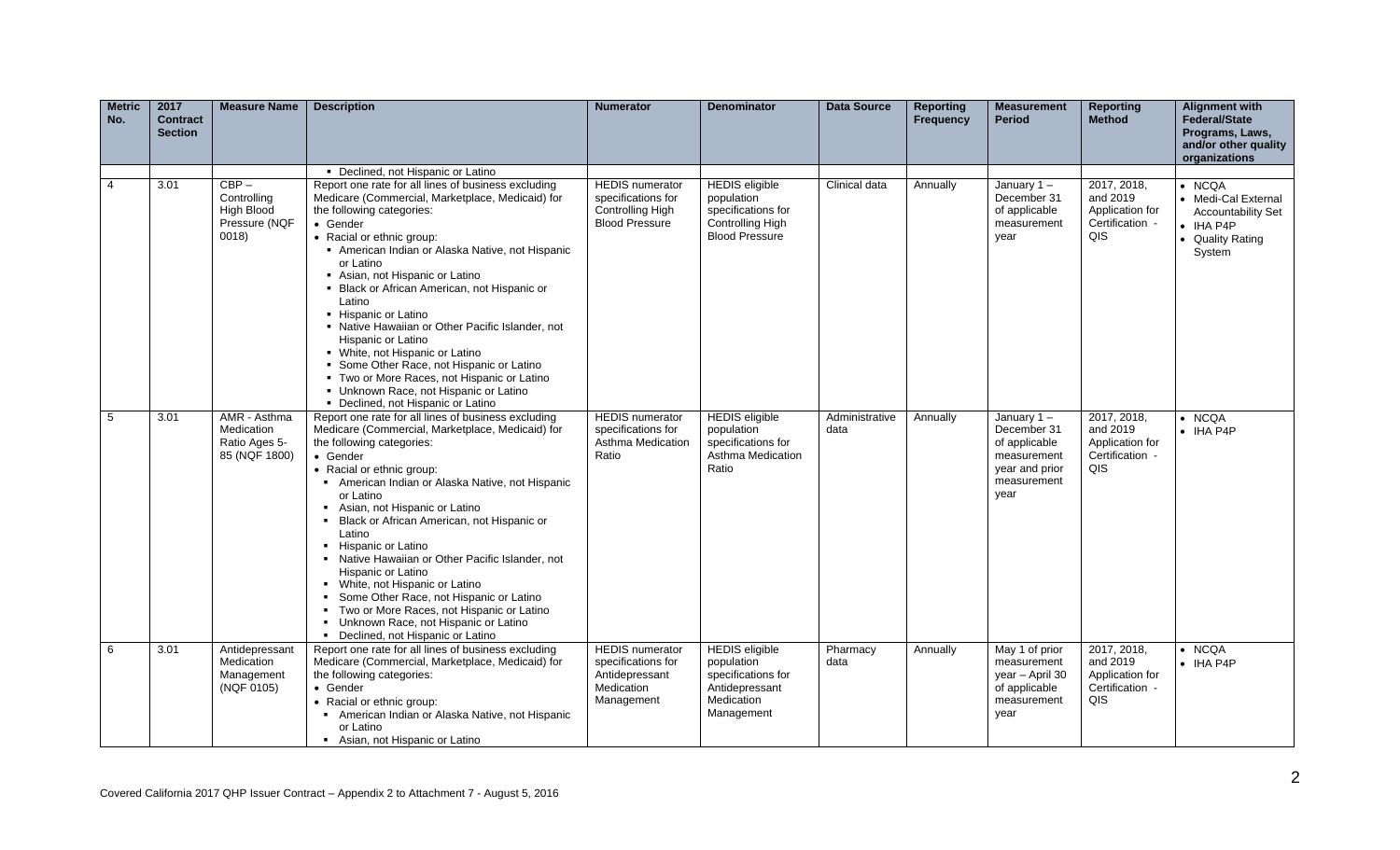| <b>Metric</b><br>No. | 2017<br><b>Contract</b><br><b>Section</b> | <b>Measure Name</b>                                                                              | <b>Description</b>                                                                                                                                                                                                                                                                                                                                                                                                                                                                                                                                                                                                                                   | <b>Numerator</b>                                                      | <b>Denominator</b>                                                      | Data Source            | <b>Reporting</b><br>Frequency | <b>Measurement</b><br><b>Period</b>                                  | <b>Reporting</b><br><b>Method</b> | <b>Alignment with</b><br><b>Federal/State</b><br>Programs, Laws,<br>and/or other quality |
|----------------------|-------------------------------------------|--------------------------------------------------------------------------------------------------|------------------------------------------------------------------------------------------------------------------------------------------------------------------------------------------------------------------------------------------------------------------------------------------------------------------------------------------------------------------------------------------------------------------------------------------------------------------------------------------------------------------------------------------------------------------------------------------------------------------------------------------------------|-----------------------------------------------------------------------|-------------------------------------------------------------------------|------------------------|-------------------------------|----------------------------------------------------------------------|-----------------------------------|------------------------------------------------------------------------------------------|
|                      |                                           |                                                                                                  | Black or African American, not Hispanic or                                                                                                                                                                                                                                                                                                                                                                                                                                                                                                                                                                                                           |                                                                       |                                                                         |                        |                               |                                                                      |                                   | organizations                                                                            |
|                      |                                           |                                                                                                  | Latino<br>• Hispanic or Latino<br>• Native Hawaiian or Other Pacific Islander, not<br>Hispanic or Latino<br>• White, not Hispanic or Latino<br>Some Other Race, not Hispanic or Latino<br>• Two or More Races, not Hispanic or Latino<br>• Unknown Race, not Hispanic or Latino<br>• Declined, not Hispanic or Latino                                                                                                                                                                                                                                                                                                                                |                                                                       |                                                                         |                        |                               |                                                                      |                                   |                                                                                          |
| $\overline{7}$       | 3.01                                      | Depression<br>Response at<br>Twelve<br>Months-<br>Progress<br>Towards<br>Remission<br>(NQF 1885) | Report one rate for all lines of business excluding<br>Medicare (Commercial, Marketplace, Medicaid) for<br>the following categories:<br>• Gender<br>• Racial or ethnic group:<br>American Indian or Alaska Native, not Hispanic<br>or Latino<br>Asian, not Hispanic or Latino<br>• Black or African American, not Hispanic or<br>Latino<br>• Hispanic or Latino<br>• Native Hawaiian or Other Pacific Islander, not<br>Hispanic or Latino<br>• White, not Hispanic or Latino<br>Some Other Race, not Hispanic or Latino<br>• Two or More Races, not Hispanic or Latino<br>Unknown Race, not Hispanic or Latino<br>• Declined, not Hispanic or Latino | <b>MN Community</b><br>Measurement<br>specifications for<br>numerator | <b>MN Community</b><br>Measurement<br>specifications for<br>denominator | Clinical data          | Annually                      | January $1 -$<br>December 31<br>of applicable<br>measurement<br>year | Deferred until<br>further notice  | • CMS Consensus<br>Core Set: ACO<br>and PCMH<br><b>Primary Care</b><br>Measures          |
| 8                    | 3.01                                      | <b>Diabetes</b><br>Hospitalization<br>Measure                                                    | Combine the following AHRQ PQI measures for the<br>Diabetes Hospitalization Measure:<br>• PQI #1 - Diabetes Short-Term Complications<br><b>Admissions Rate</b><br>• PQI #3 - Diabetes Long-Term Complications<br><b>Admissions Rate</b><br>• PQI #14 - Uncontrolled Diabetes Admission Rate<br>• PQI #16 - Lower-Extremity Amputation among<br>Patients with Diabetes Rate<br>Report one rate for all lines of business excluding<br>Medicare (Commercial, Marketplace, Medicaid) for<br>the following categories:<br>• Gender<br>• Racial or ethnic group:                                                                                          | <b>Refer to Covered</b><br>California Metric<br>Specifications        | Refer to Covered<br>California Metric<br>Specifications                 | Administrative<br>data | Annually                      | January 1-<br>December 31<br>of applicable<br>measurement<br>year    | Deferred until<br>further notice  |                                                                                          |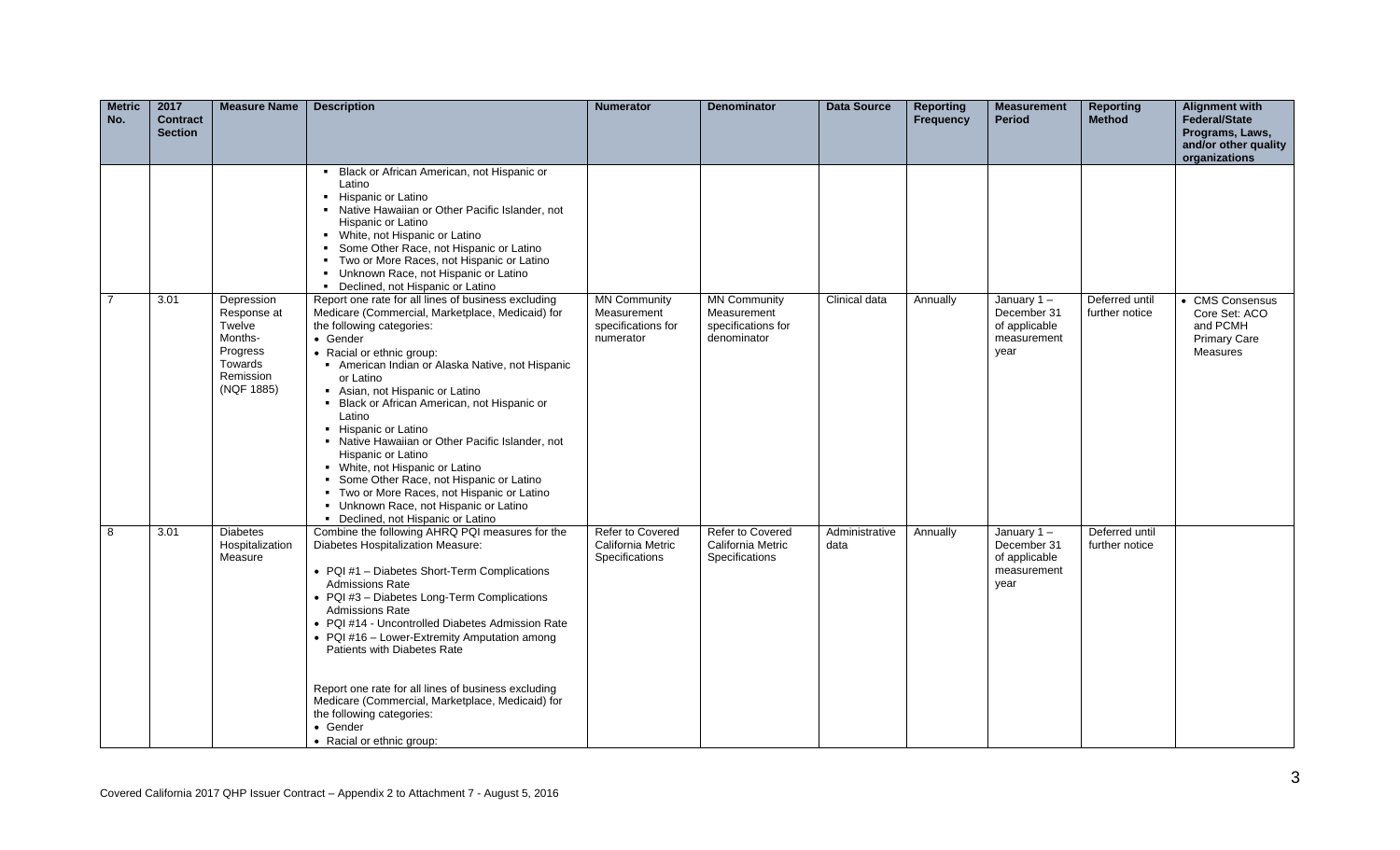| <b>Metric</b><br>No. | 2017<br><b>Contract</b><br><b>Section</b> | <b>Measure Name</b>                                                                                                                                                                                    | <b>Description</b>                                                                                                                                                                                                                                                                                                                                                                                                                                                                                                                                                                                                                                                                                                                                        | <b>Numerator</b>                                               | <b>Denominator</b>                                             | <b>Data Source</b>     | <b>Reporting</b><br><b>Frequency</b> | <b>Measurement</b><br><b>Period</b>                                  | Reporting<br><b>Method</b>                                           | <b>Alignment with</b><br><b>Federal/State</b><br>Programs, Laws,<br>and/or other quality<br>organizations |
|----------------------|-------------------------------------------|--------------------------------------------------------------------------------------------------------------------------------------------------------------------------------------------------------|-----------------------------------------------------------------------------------------------------------------------------------------------------------------------------------------------------------------------------------------------------------------------------------------------------------------------------------------------------------------------------------------------------------------------------------------------------------------------------------------------------------------------------------------------------------------------------------------------------------------------------------------------------------------------------------------------------------------------------------------------------------|----------------------------------------------------------------|----------------------------------------------------------------|------------------------|--------------------------------------|----------------------------------------------------------------------|----------------------------------------------------------------------|-----------------------------------------------------------------------------------------------------------|
|                      |                                           |                                                                                                                                                                                                        | American Indian or Alaska Native, not Hispanic<br>or Latino<br>Asian, not Hispanic or Latino<br>• Black or African American, not Hispanic or Latino<br>• Hispanic or Latino<br>• Native Hawaiian or other Pacific Islander, not<br><b>Hispanic or Latino</b><br>• White, not Hispanic or Latino, not Hispanic or<br>Latino<br>• Some Other Race, not Hispanic or Latino<br>• Two or More Races, not Hispanic or Latino<br>• Unknown Race, not Hispanic or Latino<br>• Declined, not Hispanic or Latino<br>Refer to Covered California Metric Specifications for<br>technical details.                                                                                                                                                                     |                                                                |                                                                |                        |                                      |                                                                      |                                                                      |                                                                                                           |
| 9                    | 3.01                                      | Admissions for<br>Diabetes Short-<br>term<br>Complications<br>among<br>Members with<br>Diabetes.<br>based on POI<br>$#1$ – Diabetes<br>Short-Term<br>Complications<br>Admissions<br>Rate (NQF<br>0272) | Report one rate for all lines of business excluding<br>Medicare (Commercial, Marketplace, Medicaid) for<br>the following categories:<br>• Gender<br>• Racial or ethnic group:<br>American Indian or Alaska Native, not Hispanic<br>or Latino<br>Asian not Hispanic or Latino<br>• Black or African American not Hispanic or Latino<br>• Hispanic or Latino<br>• Native Hawaiian or other Pacific Islander not<br>Hispanic or Latino<br>• White, not Hispanic or Latino not Hispanic or<br>Latino<br>Some Other Race, not Hispanic or Latino<br>• Two or More Races, not Hispanic or Latino<br>• Unknown Race, not Hispanic or Latino<br>• Declined, not Hispanic or Latino<br>Refer to Covered California Metric Specifications for<br>technical details. | Refer to Covered<br>California Metric<br>Specifications        | Refer to Covered<br>California Metric<br>Specifications        | Administrative<br>data | Annually                             | January $1 -$<br>December 31<br>of applicable<br>measurement<br>year | 2017, 2018,<br>and 2019<br>Application for<br>Certification -<br>QIS | • Medicaid 2016<br><b>Adult Core Set</b><br>NQF Population<br><b>Health Measures</b>                      |
| 10                   | 3.01                                      | Admissions for<br>Diabetes Long-<br>Term<br>Complications<br>among<br>Members with<br>Diabetes.<br>based on PQI                                                                                        | Report one rate for all lines of business excluding<br>Medicare (Commercial, Marketplace, Medicaid) for<br>the following categories:<br>• Gender<br>• Racial or ethnic group:<br>American Indian or Alaska Native, not Hispanic<br>or Latino<br>Asian, not Hispanic or Latino                                                                                                                                                                                                                                                                                                                                                                                                                                                                             | <b>Refer to Covered</b><br>California Metric<br>Specifications | <b>Refer to Covered</b><br>California Metric<br>Specifications | Administrative<br>data | Annually                             | January $1 -$<br>December 31<br>of applicable<br>measurement<br>year | 2017, 2018,<br>and 2019<br>Application for<br>Certification -<br>QIS | • NQF Population<br><b>Health Measures</b>                                                                |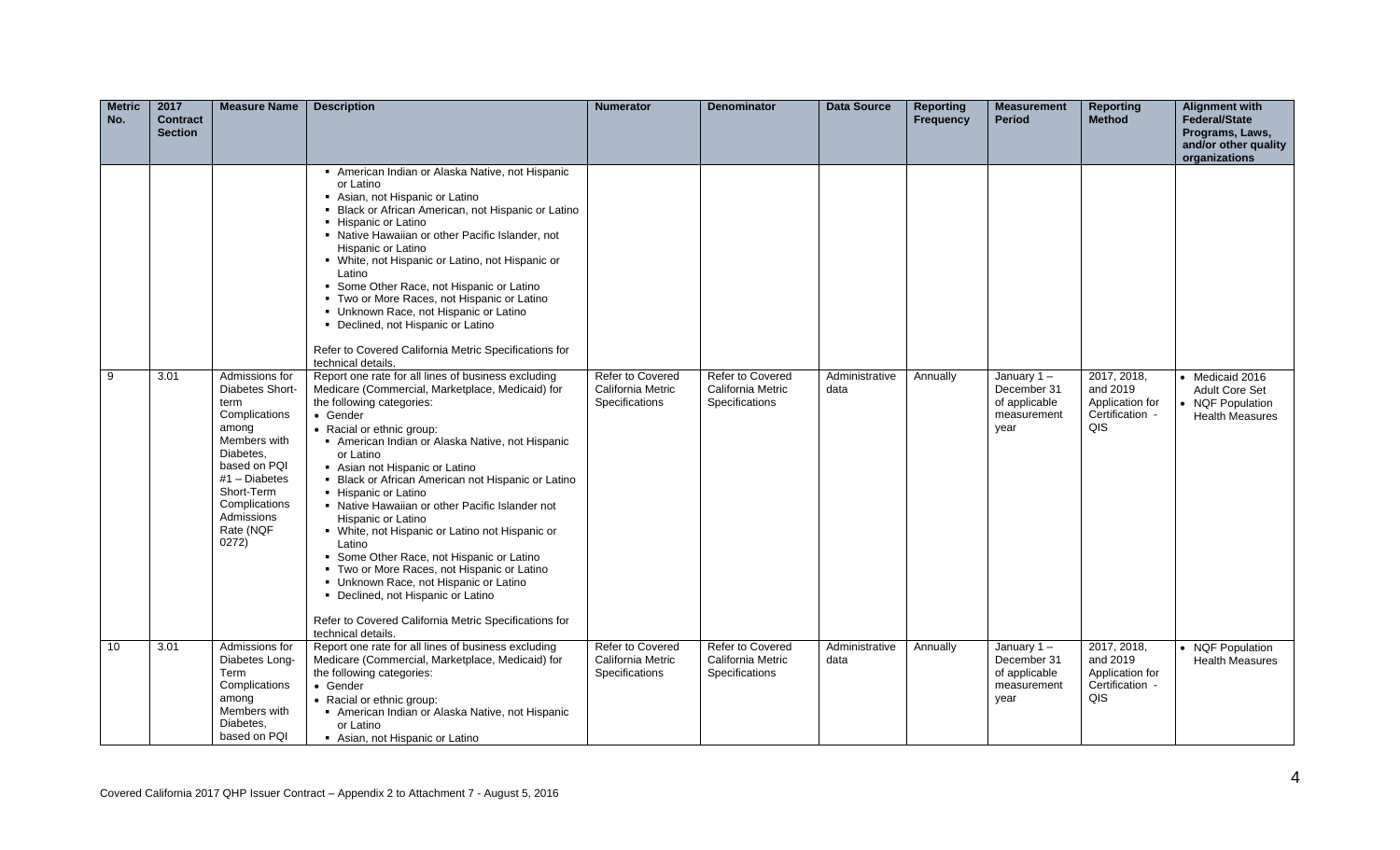| <b>Metric</b><br>No. | 2017<br><b>Contract</b><br><b>Section</b> | <b>Measure Name</b>                                                                                                                                                                          | <b>Description</b>                                                                                                                                                                                                                                                                                                                                                                                                                                                                                                                                                                                                                                                                                                                   | <b>Numerator</b>                                               | <b>Denominator</b>                                             | Data Source            | <b>Reporting</b><br><b>Frequency</b> | <b>Measurement</b><br><b>Period</b>                                  | Reporting<br><b>Method</b>                                 | <b>Alignment with</b><br>Federal/State<br>Programs, Laws,<br>and/or other quality<br>organizations |
|----------------------|-------------------------------------------|----------------------------------------------------------------------------------------------------------------------------------------------------------------------------------------------|--------------------------------------------------------------------------------------------------------------------------------------------------------------------------------------------------------------------------------------------------------------------------------------------------------------------------------------------------------------------------------------------------------------------------------------------------------------------------------------------------------------------------------------------------------------------------------------------------------------------------------------------------------------------------------------------------------------------------------------|----------------------------------------------------------------|----------------------------------------------------------------|------------------------|--------------------------------------|----------------------------------------------------------------------|------------------------------------------------------------|----------------------------------------------------------------------------------------------------|
|                      |                                           | $#3$ – Diabetes<br>Long-Term<br>Complications<br>Admissions<br>Rate (NQF<br>0274)                                                                                                            | • Black or African American, not Hispanic or Latino<br>• Hispanic or Latino<br>• Native Hawaiian or other Pacific Islander, not<br>Hispanic or Latino<br>• White, not Hispanic or Latino<br>• Some Other Race, not Hispanic or Latino<br>• Two or More Races, not Hispanic or Latino<br>• Unknown Race, not Hispanic or Latino<br>• Declined, not Hispanic or Latino<br>Refer to Covered California Metric Specifications for<br>technical details.                                                                                                                                                                                                                                                                                  |                                                                |                                                                |                        |                                      |                                                                      |                                                            |                                                                                                    |
| 11                   | 3.01                                      | Admissions for<br>Uncontrolled<br><b>Diabetes</b><br>among<br>Members with<br>Diabetes.<br>based on PQI<br>$#14 -$<br>Uncontrolled<br><b>Diabetes</b><br><b>Admission Rate</b><br>(NQF 0638) | Report one rate for all lines of business excluding<br>Medicare (Commercial, Marketplace, Medicaid) for<br>the following categories:<br>• Gender<br>• Racial or ethnic group:<br>American Indian or Alaska Native, not Hispanic<br>or Latino<br>Asian, not Hispanic or Latino<br>• Black or African American, not Hispanic or Latino<br>• Hispanic or Latino<br>• Native Hawaiian or other Pacific Islander, not<br>Hispanic or Latino<br>• White, not Hispanic or Latino<br>• Some Other Race, not Hispanic or Latino<br>• Two or More Races, not Hispanic or Latino<br>• Unknown Race, not Hispanic or Latino<br>• Declined, not Hispanic or Latino<br>Refer to Covered California Metric Specifications for<br>technical details. | <b>Refer to Covered</b><br>California Metric<br>Specifications | <b>Refer to Covered</b><br>California Metric<br>Specifications | Administrative<br>data | Annually                             | January $1 -$<br>December 31<br>of applicable<br>measurement<br>year | 2018 and 2019<br>Application for<br>Certification -<br>QIS | • NQF Population<br><b>Health Measures</b>                                                         |
| 12                   | 3.01                                      | Admissions for<br>Lower-<br>Extremity<br>Amputation<br>among<br>Members with<br>Diabetes.<br>based on PQI<br>#16 - Lower-<br>Extremity<br>Amputation<br>among Patients<br>with Diabetes      | Report one rate for all lines of business excluding<br>Medicare (Commercial, Marketplace, Medicaid) for<br>the following categories:<br>• Gender<br>• Racial or ethnic group:<br>American Indian or Alaska Native, not Hispanic<br>or Latino<br>Asian, not Hispanic or Latino<br>• Black or African American, not Hispanic or Latino<br>• Hispanic or Latino<br>• Native Hawaiian or other Pacific Islander, not<br>Hispanic or Latino                                                                                                                                                                                                                                                                                               | <b>Refer to Covered</b><br>California Metric<br>Specifications | Refer to Covered<br>California Metric<br>Specifications        | Administrative<br>data | Annually                             | January $1 -$<br>December 31<br>of applicable<br>measurement<br>year | 2018 and 2019<br>Application for<br>Certification -<br>QIS | • NQF Population<br><b>Health Measures</b>                                                         |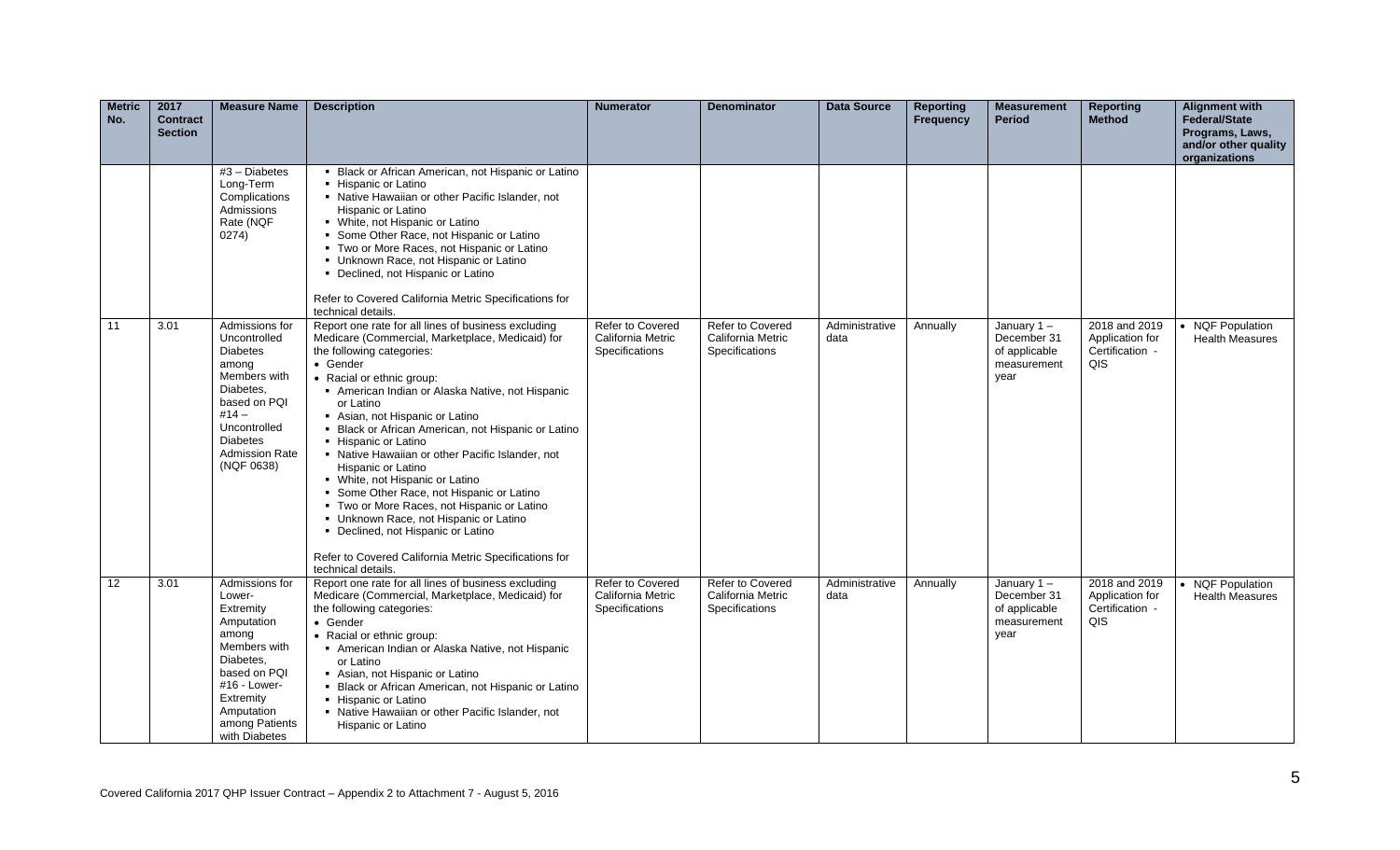| <b>Metric</b><br>No. | 2017<br><b>Contract</b><br><b>Section</b> | <b>Measure Name</b>                                                                                | <b>Description</b>                                                                                                                                                                                                                                                                                                                                                                                                                                                                                                                                                                                                                                                                                                                                                                                                                                                                                                                                                            | <b>Numerator</b>                                               | <b>Denominator</b>                                             | Data Source            | <b>Reporting</b><br><b>Frequency</b> | <b>Measurement</b><br><b>Period</b>                                  | <b>Reporting</b><br><b>Method</b>                                    | <b>Alignment with</b><br><b>Federal/State</b><br>Programs, Laws,<br>and/or other quality<br>organizations |
|----------------------|-------------------------------------------|----------------------------------------------------------------------------------------------------|-------------------------------------------------------------------------------------------------------------------------------------------------------------------------------------------------------------------------------------------------------------------------------------------------------------------------------------------------------------------------------------------------------------------------------------------------------------------------------------------------------------------------------------------------------------------------------------------------------------------------------------------------------------------------------------------------------------------------------------------------------------------------------------------------------------------------------------------------------------------------------------------------------------------------------------------------------------------------------|----------------------------------------------------------------|----------------------------------------------------------------|------------------------|--------------------------------------|----------------------------------------------------------------------|----------------------------------------------------------------------|-----------------------------------------------------------------------------------------------------------|
|                      |                                           | Rate (NQF<br>0285)                                                                                 | • White, not Hispanic or Latino, not Hispanic or<br>Latino<br>• Some Other Race, not Hispanic or Latino<br>" Two or More Races, not Hispanic or Latino<br>• Unknown Race, not Hispanic or Latino<br>• Declined, not Hispanic or Latino<br>Refer to Covered California Metric Specifications for<br>technical details.                                                                                                                                                                                                                                                                                                                                                                                                                                                                                                                                                                                                                                                         |                                                                |                                                                |                        |                                      |                                                                      |                                                                      |                                                                                                           |
| 13                   | 3.01                                      | Hypertension<br>Hospitalization<br>Measure                                                         | Combine the following AHRQ PQI measures for the<br>Hypertension Hospitalization Measure:<br>• PQI #7 - Hypertension Admission Rate<br>• PQI #8 - Heart Failure Admission Rate<br>• PQI #13 - Angina Without Procedure Admission<br>Rate<br>Report one rate for all lines of business excluding<br>Medicare (Commercial, Marketplace, Medicaid) for<br>the following categories:<br>• Gender<br>• Racial or ethnic group:<br>American Indian or Alaska Native, not Hispanic<br>or Latino<br>Asian, not Hispanic or Latino<br>• Black or African American, not Hispanic or Latino<br>- Hispanic or Latino<br>• Native Hawaiian or other Pacific Islander, not<br>Hispanic or Latino<br>• White, not Hispanic or Latino<br>• Some Other Race, not Hispanic or Latino<br>• Two or More Races, not Hispanic or Latino<br>Unknown Race, not Hispanic or Latino<br>• Declined, not Hispanic or Latino<br>Refer to Covered California Metric Specifications for<br>technical details. | <b>Refer to Covered</b><br>California Metric<br>Specifications | <b>Refer to Covered</b><br>California Metric<br>Specifications | Administrative<br>data | Annually                             | January $1 -$<br>December 31<br>of applicable<br>measurement<br>year | Deferred until<br>further notice                                     |                                                                                                           |
| 14                   | 3.01                                      | Admissions for<br>Hypertension<br>among<br>Members with<br>Hypertension,<br>based on PQI<br>$#7 -$ | Report one rate for all lines of business excluding<br>Medicare (Commercial, Marketplace, Medicaid) for<br>the following categories:<br>• Gender<br>• Racial or ethnic group:<br>American Indian or Alaska Native<br>• Asian<br>• Black or African American                                                                                                                                                                                                                                                                                                                                                                                                                                                                                                                                                                                                                                                                                                                   | Refer to Covered<br>California Metric<br>Specifications        | Refer to Covered<br>California Metric<br>Specifications        | Administrative<br>data | Annually                             | January 1-<br>December 31<br>of applicable<br>measurement<br>year    | 2017, 2018,<br>and 2019<br>Application for<br>Certification -<br>QIS |                                                                                                           |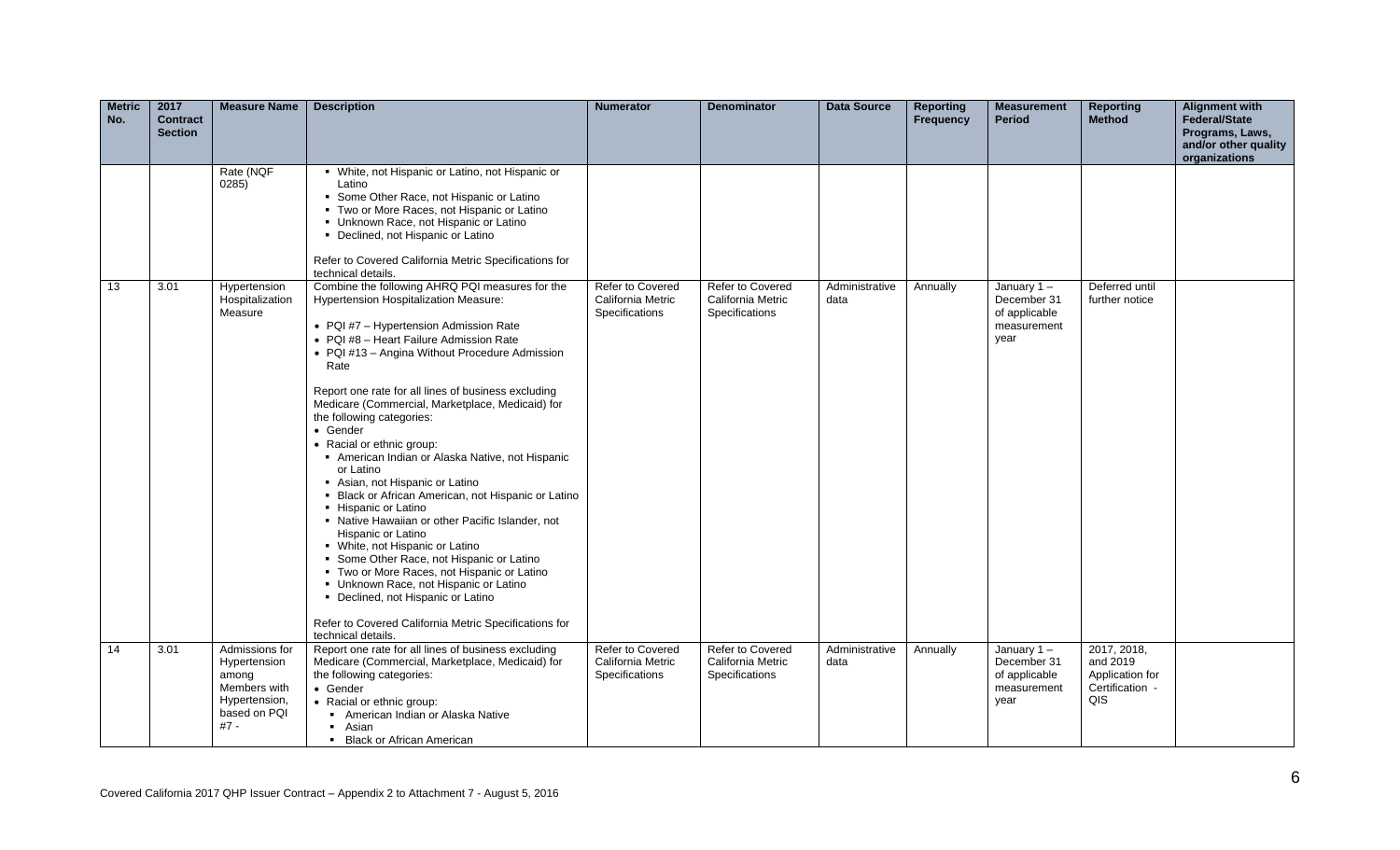| <b>Metric</b><br>No. | 2017<br><b>Contract</b><br><b>Section</b> | <b>Measure Name</b>                                                                                                                                                | <b>Description</b>                                                                                                                                                                                                                                                                                                                                                                                                                                                                                                                                                                                                                                                                                                                                                                         | <b>Numerator</b>                                        | <b>Denominator</b>                                      | <b>Data Source</b>     | <b>Reporting</b><br><b>Frequency</b> | <b>Measurement</b><br><b>Period</b>                                  | <b>Reporting</b><br><b>Method</b>                          | <b>Alignment with</b><br><b>Federal/State</b><br>Programs, Laws,<br>and/or other quality<br>organizations                         |
|----------------------|-------------------------------------------|--------------------------------------------------------------------------------------------------------------------------------------------------------------------|--------------------------------------------------------------------------------------------------------------------------------------------------------------------------------------------------------------------------------------------------------------------------------------------------------------------------------------------------------------------------------------------------------------------------------------------------------------------------------------------------------------------------------------------------------------------------------------------------------------------------------------------------------------------------------------------------------------------------------------------------------------------------------------------|---------------------------------------------------------|---------------------------------------------------------|------------------------|--------------------------------------|----------------------------------------------------------------------|------------------------------------------------------------|-----------------------------------------------------------------------------------------------------------------------------------|
|                      |                                           | Hypertension<br><b>Admission Rate</b>                                                                                                                              | • Hispanic or Latino<br>• Native Hawaiian or other Pacific Islander<br>• White, not Hispanic or Latino                                                                                                                                                                                                                                                                                                                                                                                                                                                                                                                                                                                                                                                                                     |                                                         |                                                         |                        |                                      |                                                                      |                                                            |                                                                                                                                   |
| 15                   | 3.01                                      | Admissions for<br><b>Heart Failure</b><br>among<br>Members with<br>Hypertension,<br>based on PQI<br>$#8 -$ Heart<br>Failure<br><b>Admission Rate</b><br>(NQF 0277) | Report one rate for all lines of business excluding<br>Medicare (Commercial, Marketplace, Medicaid) for<br>the following categories:<br>• Gender<br>• Racial or ethnic group:<br>American Indian or Alaska Native, not Hispanic<br>or Latino<br>Asian, not Hispanic or Latino<br>• Black or African American, not Hispanic or Latino<br>• Hispanic or Latino<br>• Native Hawaiian or other Pacific Islander, not<br>Hispanic or Latino<br>• White, not Hispanic or Latino<br>• Some Other Race, not Hispanic or Latino<br>" Two or More Races, not Hispanic or Latino<br>• Unknown Race, not Hispanic or Latino<br>• Declined, not Hispanic or Latino<br>Refer to Covered California Metric Specifications for<br>technical details.                                                       | Refer to Covered<br>California Metric<br>Specifications | Refer to Covered<br>California Metric<br>Specifications | Administrative<br>data | Annually                             | January $1 -$<br>December 31<br>of applicable<br>measurement<br>year | 2018 and 2019<br>Application for<br>Certification -<br>QIS | • Medicaid 2016<br>Adult Core Set<br>• Accountable Care<br>Organization<br><b>Quality Measures</b><br>(Shared Savings<br>Program) |
| 16                   | 3.01                                      | Asthma<br>Hospitalization<br>Measure                                                                                                                               | Combine the following AHRQ PQI measures for the<br>Asthma Hospitalization Measure:<br>• PQI #5 COPD or Asthma in Older Adults<br><b>Admission Rate</b><br>• PQI #11: Bacterial Pneumonia Admission Rate<br>• PQI #15: Asthma in Younger Adults Admission<br>Rate<br>Report one rate for all lines of business excluding<br>Medicare (Commercial, Marketplace, Medicaid) for<br>the following categories:<br>• Gender<br>• Racial or ethnic group:<br>American Indian or Alaska Native, not Hispanic<br>or Latino<br>Asian, not Hispanic or Latino<br>• Black or African American, not Hispanic or Latino<br>• Hispanic or Latino<br>• Native Hawaiian or other Pacific Islander, not<br>Hispanic or Latino<br>• White, not Hispanic or Latino<br>• Some Other Race, not Hispanic or Latino | Refer to Covered<br>California Metric<br>Specifications | Refer to Covered<br>California Metric<br>Specifications | Administrative<br>data | Annually                             | January $1 -$<br>December 31<br>of applicable<br>measurement<br>year | Deferred until<br>further notice                           |                                                                                                                                   |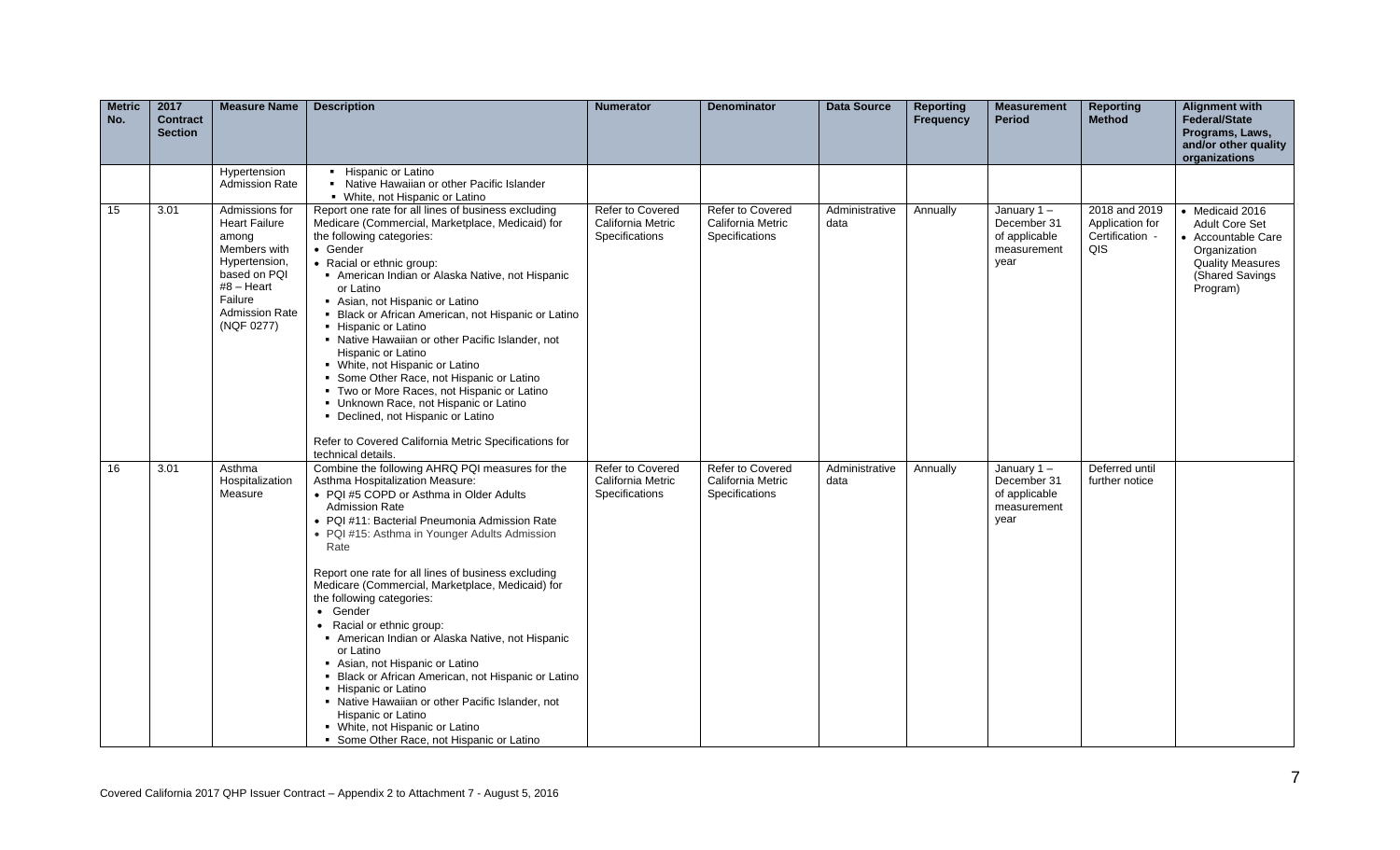| <b>Metric</b><br>No. | 2017<br><b>Contract</b><br><b>Section</b> | <b>Measure Name</b>                                                                                                                                                               | <b>Description</b>                                                                                                                                                                                                                                                                                                                                                                                                                                                                                                                                                                                                                                                                                                                 | <b>Numerator</b>                                        | <b>Denominator</b>                                             | <b>Data Source</b>     | <b>Reporting</b><br><b>Frequency</b> | <b>Measurement</b><br><b>Period</b>                                  | <b>Reporting</b><br><b>Method</b>                                    | <b>Alignment with</b><br><b>Federal/State</b><br>Programs, Laws,<br>and/or other quality<br>organizations |
|----------------------|-------------------------------------------|-----------------------------------------------------------------------------------------------------------------------------------------------------------------------------------|------------------------------------------------------------------------------------------------------------------------------------------------------------------------------------------------------------------------------------------------------------------------------------------------------------------------------------------------------------------------------------------------------------------------------------------------------------------------------------------------------------------------------------------------------------------------------------------------------------------------------------------------------------------------------------------------------------------------------------|---------------------------------------------------------|----------------------------------------------------------------|------------------------|--------------------------------------|----------------------------------------------------------------------|----------------------------------------------------------------------|-----------------------------------------------------------------------------------------------------------|
|                      |                                           |                                                                                                                                                                                   | • Two or More Races, not Hispanic or Latino<br>Unknown Race, not Hispanic or Latino<br>• Declined, not Hispanic or Latino<br>Refer to Covered California Metric Specifications for<br>technical details.                                                                                                                                                                                                                                                                                                                                                                                                                                                                                                                           |                                                         |                                                                |                        |                                      |                                                                      |                                                                      |                                                                                                           |
| 17                   | 3.01                                      | Admissions for<br>Asthma among<br>Older Adults<br>with Asthma,<br>based on PQI<br>#5 - COPD or<br>Asthma in<br><b>Older Adults</b><br><b>Admission Rate</b><br>(NQF 0275)         | Report one rate for all lines of business excluding<br>Medicare (Commercial, Marketplace, Medicaid) for<br>the following categories:<br>• Gender<br>• Racial or ethnic group:<br>American Indian or Alaska Native, not Hispanic<br>or Latino<br>Asian, not Hispanic or Latino<br>• Black or African American, not Hispanic or Latino<br>• Hispanic or Latino<br>• Native Hawaiian or other Pacific Islander, not<br>Hispanic or Latino<br>• White, not Hispanic or Latino<br>Some Other Race, not Hispanic or Latino<br>" Two or More Races, not Hispanic or Latino<br>• Unknown Race, not Hispanic or Latino<br>• Declined, not Hispanic or Latino<br>Refer to Covered California Metric Specifications for<br>technical details. | Refer to Covered<br>California Metric<br>Specifications | <b>Refer to Covered</b><br>California Metric<br>Specifications | Administrative<br>data | Annually                             | January $1 -$<br>December 31<br>of applicable<br>measurement<br>year | 2017, 2018,<br>and 2019<br>Application for<br>Certification -<br>QIS | • Medicaid 2016<br><b>Adult Core Set</b>                                                                  |
| 18                   | 3.01                                      | Admissions for<br><b>Bacterial</b><br>Pneumonia<br>among<br>Members with<br>Asthma, based<br>on PQI #11 -<br><b>Bacterial</b><br>Pneumonia<br><b>Admission Rate</b><br>(NQF 0279) | Report one rate for all lines of business excluding<br>Medicare (Commercial, Marketplace, Medicaid) for<br>the following categories:<br>$\bullet$ Gender<br>• Racial or ethnic group:<br>American Indian or Alaska Native, not Hispanic<br>or Latino<br>Asian, not Hispanic or Latino<br>• Black or African American, not Hispanic or Latino<br>• Hispanic or Latino<br>• Native Hawaiian or other Pacific Islander, not<br>Hispanic or Latino<br>• White, not Hispanic or Latino<br>• Some Other Race, not Hispanic or Latino<br>• Two or More Races, not Hispanic or Latino<br>• Unknown Race, not Hispanic or Latino<br>• Declined, not Hispanic or Latino                                                                      | Refer to Covered<br>California Metric<br>Specifications | Refer to Covered<br>California Metric<br>Specifications        | Administrative<br>data | Annually                             | January $1 -$<br>December 31<br>of applicable<br>measurement<br>year | 2018 and 2019<br>Application for<br>Certification -<br>QIS           |                                                                                                           |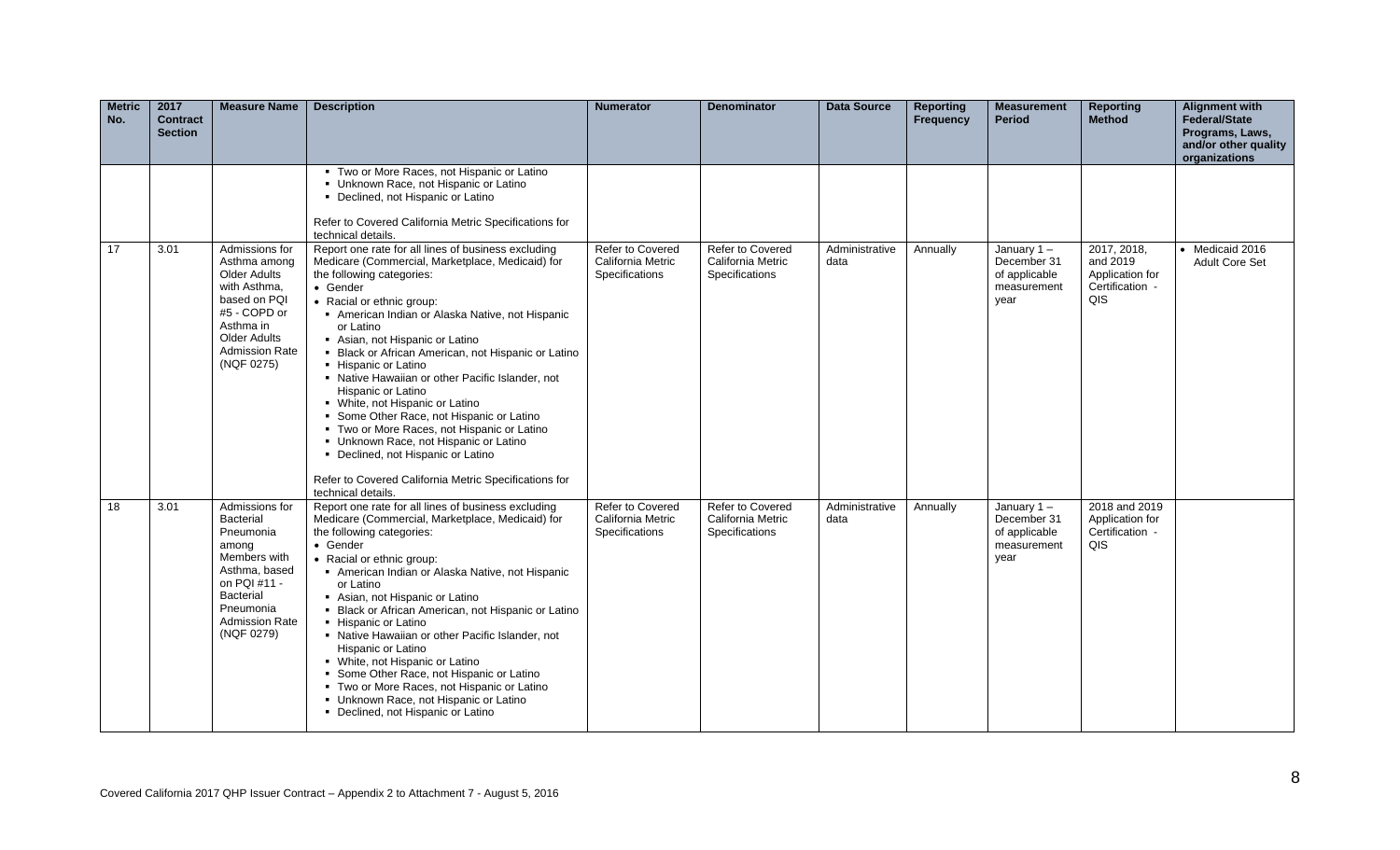| <b>Metric</b><br>No. | 2017<br><b>Contract</b><br><b>Section</b> | <b>Measure Name</b>                                                                                                                                            | <b>Description</b>                                                                                                                                                                                                                                                                                                                                                                                                                                                                                                                                                                                                                                                                                                                 | <b>Numerator</b>                                                                                                                                   | <b>Denominator</b>                                                                              | Data Source                        | <b>Reporting</b><br><b>Frequency</b> | <b>Measurement</b><br><b>Period</b>                                                                                           | <b>Reporting</b><br><b>Method</b>                                                                           | <b>Alignment with</b><br><b>Federal/State</b><br>Programs, Laws,<br>and/or other quality<br>organizations |
|----------------------|-------------------------------------------|----------------------------------------------------------------------------------------------------------------------------------------------------------------|------------------------------------------------------------------------------------------------------------------------------------------------------------------------------------------------------------------------------------------------------------------------------------------------------------------------------------------------------------------------------------------------------------------------------------------------------------------------------------------------------------------------------------------------------------------------------------------------------------------------------------------------------------------------------------------------------------------------------------|----------------------------------------------------------------------------------------------------------------------------------------------------|-------------------------------------------------------------------------------------------------|------------------------------------|--------------------------------------|-------------------------------------------------------------------------------------------------------------------------------|-------------------------------------------------------------------------------------------------------------|-----------------------------------------------------------------------------------------------------------|
|                      |                                           |                                                                                                                                                                | Refer to Covered California Metric Specifications for<br>technical details.                                                                                                                                                                                                                                                                                                                                                                                                                                                                                                                                                                                                                                                        |                                                                                                                                                    |                                                                                                 |                                    |                                      |                                                                                                                               |                                                                                                             |                                                                                                           |
| 19                   | 3.01                                      | Admissions for<br>Asthma among<br>Children and<br>Younger Adults<br>with Asthma,<br>based on PQI<br>#15 - Asthma in<br>Younger Adults<br><b>Admission Rate</b> | Report one rate for all lines of business excluding<br>Medicare (Commercial, Marketplace, Medicaid) for<br>the following categories:<br>• Gender<br>• Racial or ethnic group:<br>American Indian or Alaska Native, not Hispanic<br>or Latino<br>Asian, not Hispanic or Latino<br>• Black or African American, not Hispanic or Latino<br>• Hispanic or Latino<br>• Native Hawaiian or other Pacific Islander, not<br>Hispanic or Latino<br>• White, not Hispanic or Latino<br>Some Other Race, not Hispanic or Latino<br>• Two or More Races, not Hispanic or Latino<br>• Unknown Race, not Hispanic or Latino<br>• Declined, not Hispanic or Latino<br>Refer to Covered California Metric Specifications for<br>technical details. | Refer to Covered<br>California Metric<br>Specifications                                                                                            | Refer to Covered<br>California Metric<br><b>Specifications</b>                                  | Administrative<br>data             | Annually                             | January $1 -$<br>December 31<br>of applicable<br>measurement<br>year                                                          | 2017, 2018,<br>and 2019<br>Application for<br>Certification -<br>QIS                                        | • Medicaid 2016<br><b>Adult Core Set</b>                                                                  |
| 20                   | 4.01                                      | <b>Primary Care</b><br>Physician<br>Selection                                                                                                                  | Report members by product in the health plan's<br>Covered California business with a personal care<br>physician (PCP)                                                                                                                                                                                                                                                                                                                                                                                                                                                                                                                                                                                                              | Number of Covered<br>California members<br>enrolled during the<br>applicable Plan<br>Year who have<br>selected or were<br>assigned to a PCP        | <b>Total Covered</b><br>California<br>membership<br>enrolled during the<br>applicable Plan Year | Administrative<br>data             | Quarterly                            | January 1-<br>December 31<br>(quarterly<br>reporting<br>periods to be<br>defined upon<br>request by<br>Covered<br>California) | 2017, 2018,<br>and 2019<br>Application for<br>Certification -<br>QIS / quarterly<br>reports as<br>requested |                                                                                                           |
| 21                   | 4.02                                      | <b>Primary Care</b><br>Payment<br><b>Strategies</b>                                                                                                            | Report the number and percentage of California<br>members attributed to providers for whom a payment<br>strategy is deployed to adopt accessible, data-driven,<br>team-based care with accountability for improving<br>triple aim metrics                                                                                                                                                                                                                                                                                                                                                                                                                                                                                          | Number of<br>California members<br>enrolled during the<br>applicable Plan<br>Year attributed to<br>a provider with a<br>payment reform<br>strategy | <b>Total California</b><br>membership<br>enrolled during the<br>applicable Plan Year            | Administrative<br>/ financial data | Annually                             | January $1 -$<br>December 31<br>of applicable<br>measurement<br>year                                                          | 2018 and 2019<br>Application for<br>Certification -<br>QIS                                                  |                                                                                                           |
| $\overline{22}$      | 4.02                                      | <b>Primary Care</b><br>Payment<br>Strategies                                                                                                                   | Report the number and percentage of Covered<br>California members attributed to providers for whom a<br>payment strategy is deployed to adopt accessible,<br>data-driven, team-based care with accountability for<br>improving triple aim metrics                                                                                                                                                                                                                                                                                                                                                                                                                                                                                  | Number of Covered<br>California members<br>enrolled during the<br>applicable Plan<br>Year attributed to<br>a provider with a                       | <b>Total Covered</b><br>California<br>membership<br>enrolled during the<br>applicable Plan Year | Administrative<br>/ financial data | Annually                             | January $1 -$<br>December 31<br>of applicable<br>measurement<br>year                                                          | 2018 and 2019<br>Application for<br>Certification -<br><b>QIS</b>                                           |                                                                                                           |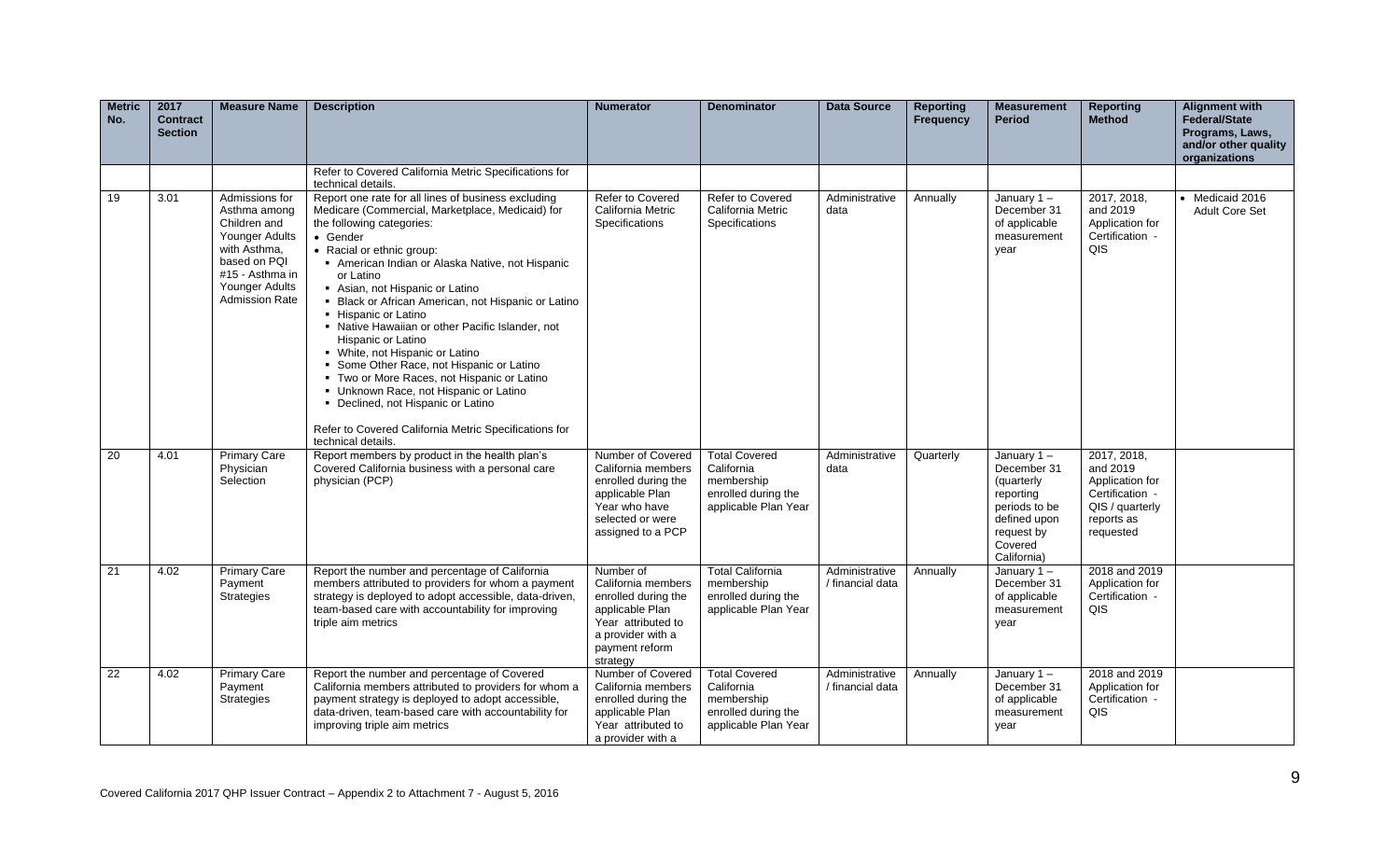| <b>Metric</b><br>No. | 2017<br><b>Contract</b><br><b>Section</b> | <b>Measure Name</b>                                     | <b>Description</b>                                                                                                                                                    | <b>Numerator</b>                                                                                                  | <b>Denominator</b>                                                                              | <b>Data Source</b>                                               | <b>Reporting</b><br><b>Frequency</b> | <b>Measurement</b><br><b>Period</b>                                  | <b>Reporting</b><br><b>Method</b>                                                                                                                                                                                                 | <b>Alignment with</b><br><b>Federal/State</b><br>Programs, Laws,<br>and/or other quality<br>organizations |
|----------------------|-------------------------------------------|---------------------------------------------------------|-----------------------------------------------------------------------------------------------------------------------------------------------------------------------|-------------------------------------------------------------------------------------------------------------------|-------------------------------------------------------------------------------------------------|------------------------------------------------------------------|--------------------------------------|----------------------------------------------------------------------|-----------------------------------------------------------------------------------------------------------------------------------------------------------------------------------------------------------------------------------|-----------------------------------------------------------------------------------------------------------|
|                      |                                           |                                                         |                                                                                                                                                                       | payment reform<br>strategy                                                                                        |                                                                                                 |                                                                  |                                      |                                                                      |                                                                                                                                                                                                                                   |                                                                                                           |
| $\overline{23}$      | 4.03                                      | Membership<br>Attributed to<br><b>IHMs</b>              | Report the number and percentage of California<br>members in each product who are managed under an<br><b>IHM</b>                                                      | Number of<br>California members<br>enrolled during the<br>applicable Plan<br>Year managed<br>under an IHM         | <b>Total California</b><br>membership<br>enrolled during the<br>applicable Plan Year            | Administrative<br>/ financial data                               | Annually                             | January $1 -$<br>December 31<br>of applicable<br>measurement<br>year | 2017, 2018,<br>and 2019<br>Application for<br>Certification -<br>QIS                                                                                                                                                              |                                                                                                           |
| 24                   | 4.03                                      | Membership<br>Attributed to<br><b>IHMs</b>              | Report the number and percentage of Covered<br>California members in each product who are<br>managed under an IHM                                                     | Number of Covered<br>California members<br>enrolled during the<br>applicable Plan<br>Year managed<br>under an IHM | <b>Total Covered</b><br>California<br>membership<br>enrolled during the<br>applicable Plan Year | Administrative<br>/ financial data                               | Annually                             | January $1 -$<br>December 31<br>of applicable<br>measurement<br>year | 2017, 2018,<br>and 2019<br>Application for<br>Certification -<br>QIS                                                                                                                                                              |                                                                                                           |
| 25                   | 5.03                                      | Hospitals<br>reporting to<br>CMQCC                      | Report hospital participation in CMQCC                                                                                                                                | Number of network<br>hospitals reporting<br>to CMQCC                                                              | Total number of<br>hospitals providing<br>maternity services in<br>network                      | <b>Network</b><br>data/CMQCC<br>participant list                 | Annually                             | January $1 -$<br>December 31<br>of applicable<br>measurement<br>year | 2017, 2018,<br>and 2019<br>Application for<br>Certification -<br>QIS                                                                                                                                                              | • CalSIM                                                                                                  |
| 26                   | 5.03                                      | Hospitals<br>meeting<br>CalSIM goal for<br>C-sections   | Report hospital network performance for meeting<br>CalSIM NTSV C-Section goal                                                                                         | Number of<br>hospitals meeting<br>CalSIM goal of<br>NTSV C-Section<br>rate at or below<br>23.9 percent            | Total number of<br>hospitals providing<br>maternity services in<br>network                      | Network<br>data/clinical<br>data<br>submitted to<br>CMQCC        | Annually                             | January $1 -$<br>December 31<br>of applicable<br>measurement<br>year | 2017, 2018,<br>and 2019<br>Application for<br>Certification -<br>QIS. Covered<br>California will<br>distribute data<br>to contracted<br>health plans for<br>analysis and<br>incorporation<br>with network<br>contracting<br>data. | CalSIM<br>• Healthy People<br>2020 NTSV target<br>of 23.9%                                                |
| 27                   | 5.03                                      | NTSV C-<br>Section rate for<br>each network<br>hospital | For the plan's network of hospitals providing maternity<br>services, report each hospital name, location, product<br>network (HMO, PPO, EPO), and NTSV C-Section rate | Total number of<br>NTSV C-Section<br>deliveries                                                                   | Total number of<br>NTSV deliveries                                                              | <b>Network</b><br>data/clinical<br>data<br>submitted to<br>CMQCC | Annually                             | January $1 -$<br>December 31<br>of applicable<br>measurement<br>year | 2017, 2018,<br>and 2019<br>Application for<br>Certification -<br>QIS. Covered<br>California will<br>distribute data<br>to contracted<br>health plans for<br>analysis and<br>incorporation<br>with network                         | CalSIM<br>• Healthy People<br>2020 NTSV target<br>of 23.9%                                                |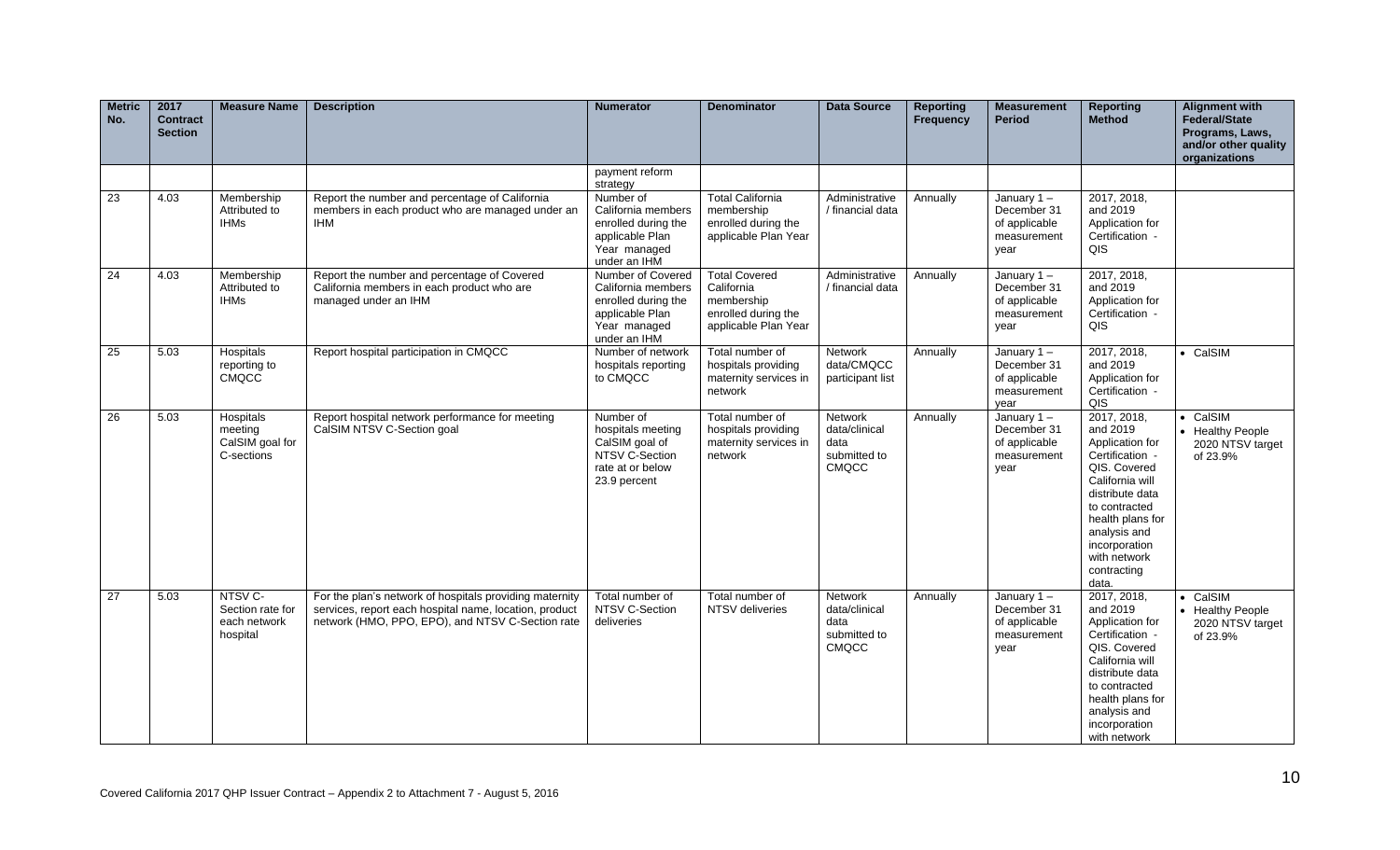| <b>Metric</b><br>No. | 2017<br><b>Contract</b><br><b>Section</b> | <b>Measure Name</b>                                                       | <b>Description</b>                                                                                                                                                                                                                                                                                                                                           | <b>Numerator</b>                                                                             | <b>Denominator</b>                                                                                                    | <b>Data Source</b>                                                                                                                                          | <b>Reporting</b><br><b>Frequency</b> | <b>Measurement</b><br><b>Period</b>                                                                                                                                                                                                         | <b>Reporting</b><br><b>Method</b>                                                                                                                                                                                                 | <b>Alignment with</b><br><b>Federal/State</b><br>Programs, Laws,<br>and/or other quality<br>organizations |
|----------------------|-------------------------------------------|---------------------------------------------------------------------------|--------------------------------------------------------------------------------------------------------------------------------------------------------------------------------------------------------------------------------------------------------------------------------------------------------------------------------------------------------------|----------------------------------------------------------------------------------------------|-----------------------------------------------------------------------------------------------------------------------|-------------------------------------------------------------------------------------------------------------------------------------------------------------|--------------------------------------|---------------------------------------------------------------------------------------------------------------------------------------------------------------------------------------------------------------------------------------------|-----------------------------------------------------------------------------------------------------------------------------------------------------------------------------------------------------------------------------------|-----------------------------------------------------------------------------------------------------------|
|                      |                                           |                                                                           |                                                                                                                                                                                                                                                                                                                                                              |                                                                                              |                                                                                                                       |                                                                                                                                                             |                                      |                                                                                                                                                                                                                                             | contracting<br>data.                                                                                                                                                                                                              |                                                                                                           |
| 28                   | 5.01                                      | Payment<br>strategies for<br>maternity<br>services                        | Report number of hospitals paid under each type of<br>payment strategy for maternity services and the<br>denominator (total number of network hospitals)                                                                                                                                                                                                     | Number of<br>hospitals paid<br>under payment<br>strategy or each<br>payment strategy         | Total number of<br>network hospitals<br>providing maternity<br>services                                               | <b>Network</b><br>data/financial<br>data                                                                                                                    | Annually                             | January $1 -$<br>December 31<br>of applicable<br>measurement<br>vear                                                                                                                                                                        | 2017, 2018,<br>and 2019<br>Application for<br>Certification -<br>QIS                                                                                                                                                              |                                                                                                           |
| 29                   | 5.02                                      | <b>Opioid Adverse</b><br>Events<br>(Patients<br>Treated with<br>Naloxone) | Report rate for each network hospital:<br>Opioid-related ADE caused by medical error and/or<br>adverse drug reactions<br>Rate Calculation: (Numerator / Denominator) x 100<br>Target-setting approach: six months historical data for<br>baseline; 25th percentile figure from PfP Campaign<br>(e.g., based on AHA/HRET Hospital Engagement<br>Network data) | Number of<br>inpatients treated<br>with an opioid who<br>received naloxone                   | Number of inpatients<br>who received an<br>opioid (top 5-10<br>prescribed)                                            | Clinical data<br>(medical<br>record review.<br>incident<br>reporting<br>systems,<br>pharmacy<br>reporting<br>system)<br>reported to<br>CMS; HQI<br>proposed | Annually                             | January $1 -$<br>December 31<br>of applicable<br>measurement<br>year                                                                                                                                                                        | 2018 and 2019<br>Application for<br>Certification -<br>QIS                                                                                                                                                                        | <b>CMS Hospital</b><br>Improvement<br>Innovation<br>Networks (HIINs)                                      |
| $\overline{30}$      | 5.02                                      | <b>CAUTI SIR for</b><br>all hospitals                                     | Report SIR for each network hospital excluding small-<br>denominator hospitals::<br>CAUTI Standardized Infection Ration (SIR) - All<br>Tracked Units - Relative performance<br>Rate Calculation: Numerator / Denominator<br>Target-Setting Approach: Twelve months historical<br>data for baseline                                                           | Number of<br>observed inpatient<br>healthcare-<br>associated CAUTIs<br>for all tracked units | Number of predicted<br>inpatient healthcare-<br>associated CAUTIs<br>for all tracked units<br>(determined by<br>NHSN) | <b>CMS Hospital</b><br>Quality<br>Compare <sup>1</sup>                                                                                                      | Annually                             | January 1-<br>December 31<br>of applicable<br>measurement<br>vear. For<br>hospitals with<br>predicted<br>infections of<br>less than 0.2.<br>report the<br>combined, 2-<br>year SIR for the<br>measurement<br>year and the<br>previous year. | 2017, 2018,<br>and 2019<br>Application for<br>Certification -<br>QIS. Covered<br>California will<br>distribute data<br>to contracted<br>health plans for<br>analysis and<br>incorporation<br>with network<br>contracting<br>data. | <b>CMS Hospital</b><br>Engagement<br>Networks (HENS)                                                      |
| 31                   | 5.02                                      | Urinary<br>Catheter<br><b>Utilization Ratio</b>                           | Report rate for each network hospital:<br>Urinary Catheter Utilization Ratio - All Tracked Units<br>Rate Calculation: (Numerator / Denominator) x 100<br>Lower ratios are generally associated with better<br>performance and may also impact the CAUTI rate                                                                                                 | Number of inpatient<br>indwelling urinary<br>catheter days for all<br>tracked units          | Number of inpatient<br>bed days for all<br>tracked units                                                              | Numerator<br>may be<br>obtained from<br>NHSN or<br>Partnership<br>for Patients<br>data reported<br>to CMS.                                                  | Annually                             | January $1 -$<br>December 31<br>of applicable<br>measurement<br>year                                                                                                                                                                        | 2017, 2018,<br>and 2019<br>Application for<br>Certification -<br>QIS. Covered<br>California will<br>distribute data<br>to contracted                                                                                              | <b>CMS Hospital</b><br>Engagement<br>Networks (HENS)                                                      |

<sup>&</sup>lt;sup>1</sup> Datasets containing the CAUTI SIR for all California hospitals from 2005 through 2015 are available here:<https://data.medicare.gov/data/archives/hospital-compare>

 $\overline{a}$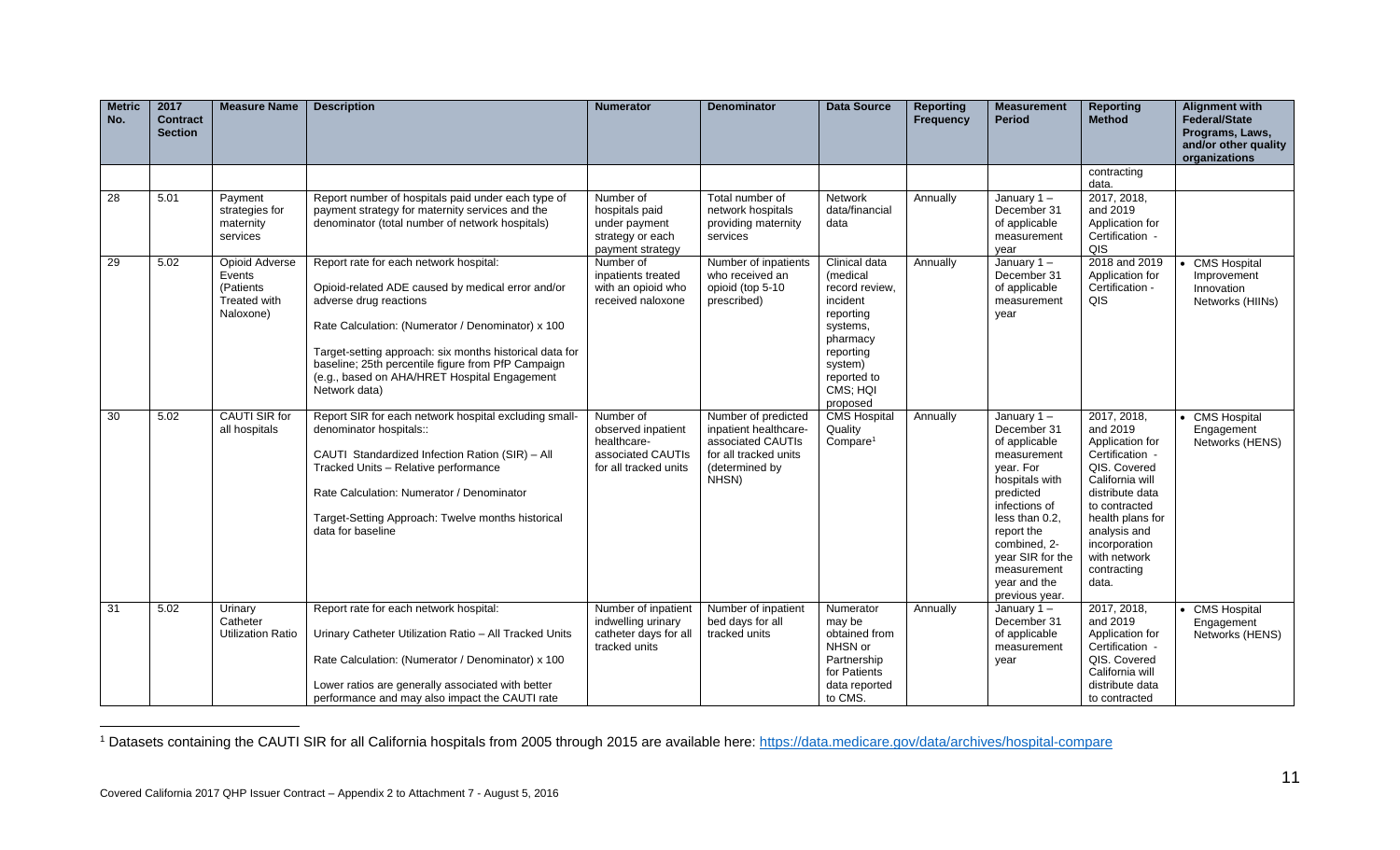| <b>Metric</b><br>No. | 2017<br><b>Contract</b><br><b>Section</b> | <b>Measure Name</b>                             | <b>Description</b>                                                                                                                                                                                                                                             | <b>Numerator</b>                                                                                                    | <b>Denominator</b>                                                                                   | <b>Data Source</b>                                                                                                                                                                                           | <b>Reporting</b><br><b>Frequency</b> | <b>Measurement</b><br><b>Period</b>                                                                                                                                                                                                            | <b>Reporting</b><br><b>Method</b>                                                                                                                                                                                                 | <b>Alignment with</b><br><b>Federal/State</b><br>Programs, Laws,<br>and/or other quality<br>organizations |
|----------------------|-------------------------------------------|-------------------------------------------------|----------------------------------------------------------------------------------------------------------------------------------------------------------------------------------------------------------------------------------------------------------------|---------------------------------------------------------------------------------------------------------------------|------------------------------------------------------------------------------------------------------|--------------------------------------------------------------------------------------------------------------------------------------------------------------------------------------------------------------|--------------------------------------|------------------------------------------------------------------------------------------------------------------------------------------------------------------------------------------------------------------------------------------------|-----------------------------------------------------------------------------------------------------------------------------------------------------------------------------------------------------------------------------------|-----------------------------------------------------------------------------------------------------------|
|                      |                                           |                                                 |                                                                                                                                                                                                                                                                |                                                                                                                     |                                                                                                      | Denominator<br>may be<br>obtained from<br>OSHPD,<br>CDPH, or<br>other public<br>source.                                                                                                                      |                                      |                                                                                                                                                                                                                                                | health plans for<br>analysis and<br>incorporation<br>with network<br>contracting<br>data.                                                                                                                                         |                                                                                                           |
| 32                   | 5.02                                      | <b>CLABSI SIR</b>                               | Report SIR for each network hospital:<br>CLABSI SIR - All Tracked Units<br>Rate Calculation: Numerator / Denominator<br>Target-Setting Approach: Twelve months historical<br>data for baseline (various possible data sources:<br>NHSN, 2013 CHART, 2014 CDPH) | Number of<br>observed inpatient<br>CLABSIs for all<br>tracked units                                                 | Number of expected<br>inpatient CLABSIs<br>for all tracked units<br>(determined by<br>NHSN)          | NHSN, CDPH,<br>or Partnership<br>for Patients<br>data reported<br>to CMS                                                                                                                                     | Annually                             | January $1 -$<br>December 31<br>of applicable<br>measurement<br>vear. For<br>hospitals with<br>predicted<br>infections of<br>less than 0.2,<br>report the<br>combined, 2-<br>year SIR for the<br>measurement<br>year and the<br>previous year. | 2017, 2018,<br>and 2019<br>Application for<br>Certification -<br>QIS. Covered<br>California will<br>distribute data<br>to contracted<br>health plans for<br>analysis and<br>incorporation<br>with network<br>contracting<br>data. | <b>CMS Hospital</b><br>Engagement<br>Networks (HENS)<br>CDPH - HAI<br><b>Annual Report</b>                |
| 33                   | 5.02                                      | <b>Central Line</b><br><b>Utilization Ratio</b> | Report rate for each network hospital:<br>Central Line Utilization Ratio - All Tracked Units<br>Rate Calculation: (Numerator / Denominator) x 100<br>Lower ratios are generally associated with better<br>performance and may also impact the CLABSI rate      | Number of inpatient<br>central line days<br>for all tracked units                                                   | Number of inpatient<br>bed days for all<br>tracked units                                             | Numerator<br>may be<br>obtained from<br>NHSN, CDPH,<br>or Partnership<br>for Patients<br>data reported<br>to CMS.<br>Denominator<br>may be<br>obtained from<br>OSHPD,<br>CDPH, or<br>other public<br>source. | Annually                             | January $1 -$<br>December 31<br>of applicable<br>measurement<br>year                                                                                                                                                                           | 2017, 2018,<br>and 2019<br>Application for<br>Certification -<br>QIS, Covered<br>California will<br>distribute data<br>to contracted<br>health plans for<br>analysis and<br>incorporation<br>with network<br>contracting<br>data. | <b>CMS Hospital</b><br>Engagement<br>Networks (HENS)                                                      |
| 34                   | 5.02                                      | Clostridium<br>difficile SIR                    | Report SIR for each network hospital:<br>Lab-Identified C. Difficile SIR<br>Rate Calculation: Numerator / Denominator                                                                                                                                          | Number of<br>observed inpatient<br>hospital-onset C.<br>difficile lab<br>identified events for<br>all tracked units | Number of expected<br>inpatient hospital-<br>onset cases of C.<br>difficile for all tracked<br>units | NHSN, CDPH,<br>or Partnership<br>for Patients<br>data reported<br>to CMS                                                                                                                                     | Annually                             | January $1 -$<br>December 31<br>of applicable<br>measurement<br>year. For<br>hospitals with<br>predicted                                                                                                                                       | 2017, 2018,<br>and 2019<br>Application for<br>Certification -<br>QIS. Covered<br>California will<br>distribute data                                                                                                               | <b>CMS Hospital</b><br>Engagement<br>Networks (HENS)<br>CDPH-HAI<br>Annual Report                         |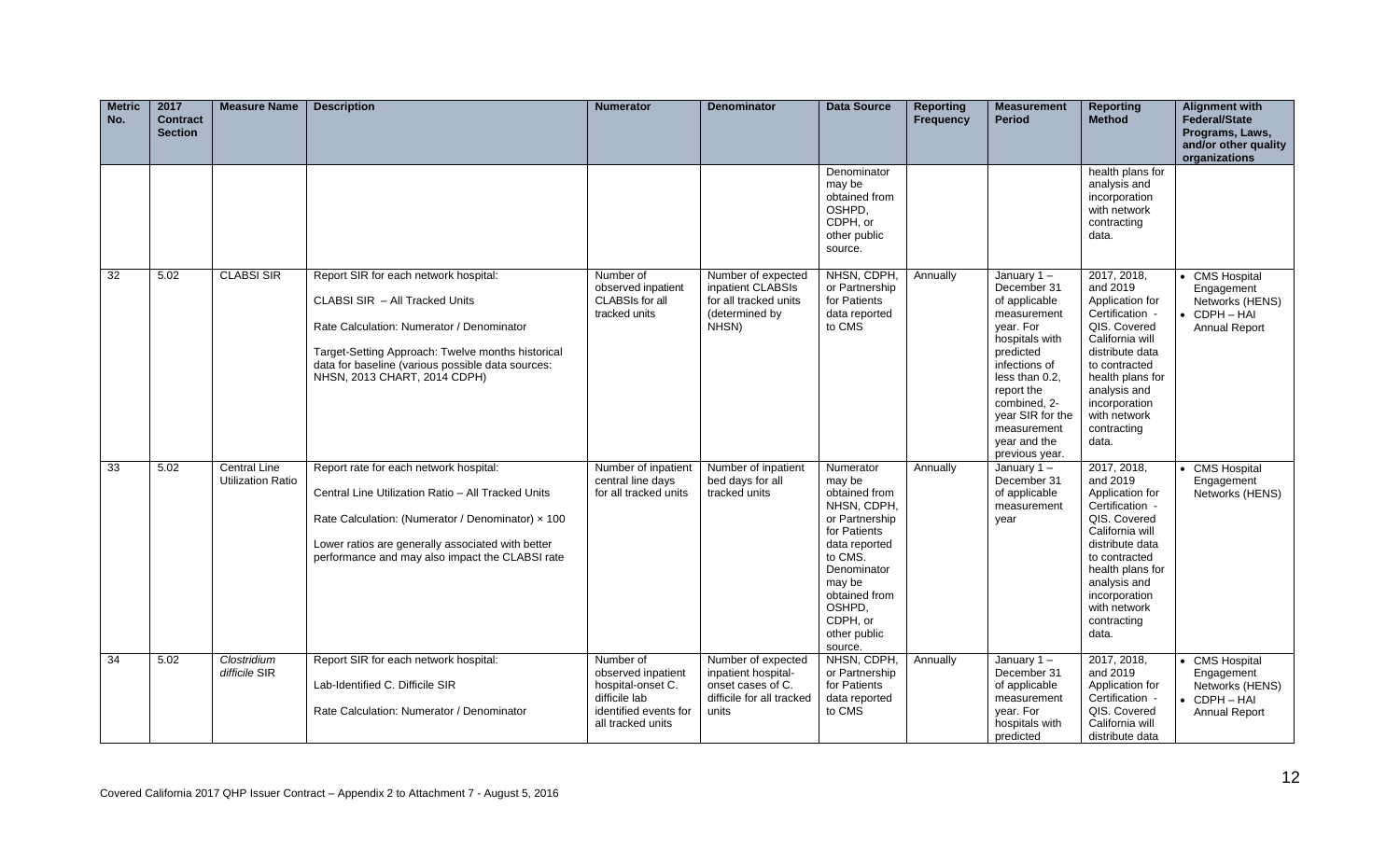| <b>Metric</b><br>No. | 2017<br><b>Contract</b><br><b>Section</b> | <b>Measure Name</b>                                                | <b>Description</b>                                                                                                                                                                                                                                     | <b>Numerator</b>                                                                   | <b>Denominator</b>                                                                       | <b>Data Source</b>                                                       | <b>Reporting</b><br><b>Frequency</b> | <b>Measurement</b><br><b>Period</b>                                                                                                                                                                                                            | <b>Reporting</b><br><b>Method</b>                                                                                                                                                                                                 | <b>Alignment with</b><br><b>Federal/State</b><br>Programs, Laws,<br>and/or other quality<br>organizations |
|----------------------|-------------------------------------------|--------------------------------------------------------------------|--------------------------------------------------------------------------------------------------------------------------------------------------------------------------------------------------------------------------------------------------------|------------------------------------------------------------------------------------|------------------------------------------------------------------------------------------|--------------------------------------------------------------------------|--------------------------------------|------------------------------------------------------------------------------------------------------------------------------------------------------------------------------------------------------------------------------------------------|-----------------------------------------------------------------------------------------------------------------------------------------------------------------------------------------------------------------------------------|-----------------------------------------------------------------------------------------------------------|
|                      |                                           |                                                                    | Target Setting Approach: Twelve months historical<br>data for baseline (various possible data sources:<br>NHSN, 2013 CHART, 2014 CDPH)                                                                                                                 |                                                                                    |                                                                                          |                                                                          |                                      | infections of<br>less than 0.2.<br>report the<br>combined, 2-<br>year SIR for the<br>measurement<br>year and the<br>previous year.                                                                                                             | to contracted<br>health plans for<br>analysis and<br>incorporation<br>with network<br>contracting<br>data.                                                                                                                        |                                                                                                           |
| 35                   | 5.02                                      | SSI-Colon SIR                                                      | Report SIR for each network hospital::<br>Colon Surgery SSI SIR<br>Rate Calculation: Numerator / Denominator<br>Target-Setting Approach: Twelve months historical<br>data for baseline (various possible data sources:<br>NHSN, 2013 CHART, 2014 CDPH) | Number of<br>observed SSIs for<br>colon surgeries<br>(based on NHSN<br>definition) | Number of predicted<br>SSIs for colon<br>surgeries<br>(determined by<br>NHSN definition) | NHSN, CDPH,<br>or Partnership<br>for Patients<br>data reported<br>to CMS | Annually                             | January $1 -$<br>December 31<br>of applicable<br>measurement<br>year. For<br>hospitals with<br>predicted<br>infections of<br>less than 0.2,<br>report the<br>combined, 2-<br>year SIR for the<br>measurement<br>year and the<br>previous year. | 2017, 2018,<br>and 2019<br>Application for<br>Certification -<br>QIS, Covered<br>California will<br>distribute data<br>to contracted<br>health plans for<br>analysis and<br>incorporation<br>with network<br>contracting<br>data. | <b>CMS</b> Hospital<br>Engagement<br>Networks (HENS)<br>CDPH-HAI<br>Annual Report                         |
| 36                   | 5.02                                      | <b>MRSA BSI SIR</b>                                                | Report SIR for each network hospital:<br><b>MRSA BSI SIR</b><br>Rate Calculation: Numerator / Denominator<br>Target-Setting Approach: Twelve months historical<br>data for baseline (various possible data sources:<br>NHSN, 2013 CHART, 2014 CDPH)    | Number of<br>observed MRSA<br><b>BSI</b> cases                                     | Number of predicted<br>MRSA BSI cases                                                    | NHSN, CDPH,<br>or Partnership<br>for Patients<br>data reported<br>to CMS | Annually                             | January $1 -$<br>December 31<br>of applicable<br>measurement<br>year. For<br>hospitals with<br>predicted<br>infections of<br>less than 0.2,<br>report the<br>combined, 2-<br>year SIR for the<br>measurement<br>year and the<br>previous year. | 2017, 2018,<br>and 2019<br>Application for<br>Certification -<br>QIS, Covered<br>California will<br>distribute data<br>to contracted<br>health plans for<br>analysis and<br>incorporation<br>with network<br>contracting<br>data. | <b>CMS Hospital</b><br>Engagement<br>Networks (HENS)<br>$\bullet$ CDPH $-$ HAI<br><b>Annual Report</b>    |
| 37                   | 5.01                                      | Hospital<br>Reimbursement<br>at Risk for<br>Quality<br>Performance | Report the percentage of hospital performance at risk<br>for quality performance (metrics may include but are<br>not limited to HACs, readmissions, patient<br>satisfaction, etc.)                                                                     | Hospital payment<br>dollars tied to<br>quality<br>performance                      | <b>Total hospital</b><br>payment dollars                                                 | Financial data                                                           | Annually                             | January $1 -$<br>December 31<br>of applicable<br>measurement<br>year                                                                                                                                                                           | 2017, 2018,<br>and 2019<br>Application for<br>Certification -<br>QIS                                                                                                                                                              |                                                                                                           |